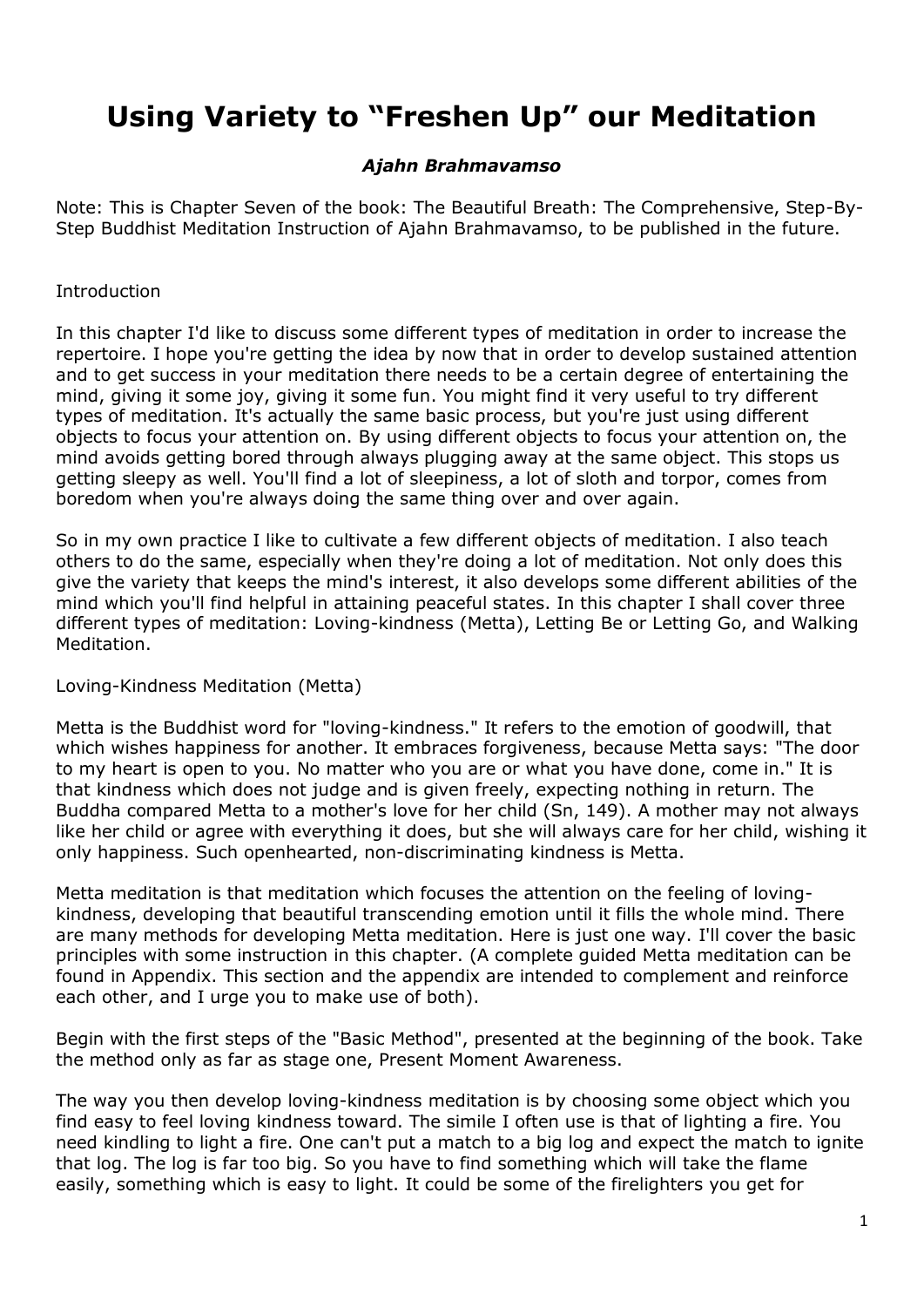barbecues, or paper, or straw -- anything that takes the fire very easily will do. You build up the first flames of loving-kindness on that kindling and then later one can put on more solid pieces of wood. First of all one uses just twigs and then branches, then you can put big logs on that fire. It's always the case that only when there's a big roaring fire -- really strong and very hot -- only then can you put on the big "sappy logs." The big sappy logs in this simile stand for your enemies. Sometimes for many of you, the biggest sappy log is yourself! When you find the fire of loving-kindness is very strong, you can put yourself on that fire, "dry out" and ignite the biggest, sappiest log of all.

Once the fire is strong, you can give loving-kindness towards even your worst enemies. It may surprise you that you can actually do this. You think of this person towards whom you've always had anger and wanted revenge, and you find that you are now in a mind state where you can actually love them, really give them goodwill. And you're not playing around either. It's actually happening! This is the result of the gradual process of development of this emotion called "loving-kindness".

Now as to the "kindling", this is where you use your power of imagination and visualisation together with your mental commentary. Here you encourage the commentary, but you keep your commentary just to a certain topic. You're, as it were, "psyching yourself up" to develop loving-kindness towards a small visual object, an imaginary object. Don't be afraid of imagination, because visualisation and imagination are tools of the mind that you can use to your benefit.

Keeping your eyes closed, imagine in front of you a small kitten or a puppy or a baby or whatever you find it easy to generate loving-kindness towards. (I personally like using a small kitten.) Imagine it to be abandoned, hungry, afraid, and in your mind open your heart to it. Take it up gently, in imaginary arms, and use inner speech to say: "May you not feel so afraid. Be at peace. May you be happy. I will look after you, be your friend and protector. I care for you. Whatever you do, wherever you go, my heart will always welcome you. I give you my love unconditionally, always." Say those words inside (or similar one's that you make up) with full meaning, even though it is to a being only in your imagination. Say them many times until you feel the joy of Metta arise in you heart like a golden glow. Stay with this exercise until the feeling of Metta is strong and stable.

#### Metta Includes Compassion

Loving-kindness includes compassion, so you can use compassion to generate Metta. You look at that imaginary being and focus on its suffering, real or potential. You see the fact that it is subject to pain -- not just physical pain but also the mental pain of loneliness and rejection. You see how very vulnerable it is. When I do this with my little imaginary kitten I always think that there's no one else in the whole world to look after that small being. If I don't look after it, if I don't take it in, I just imagine what sort of death that little being is going to have -- cold, rejected, hungry, thirsty and sick. When I start to see the suffering (the dukkha), in that being and how it is so vulnerable to pain, then straight away it encourages compassion in me towards it. I want to protect and care for it.

As soon as that compassion, that sense of looking after the little being comes up, it's very easy at the same time to have loving-kindness, (which is basically goodwill). Compassion is goodwill towards someone who's suffering. In this instance it's goodwill to ease the suffering of that imaginary being, and if its not suffering, to make its happiness even more delightful. I deliberately generate feelings of goodwill, of kindness, of compassion and of care.

All of these words are centering in on this concept of "loving-kindness", and I enter into a commentary with myself at this time, just imagining what might happen to that being, imagining looking after it, saying words of kindness, of protection. I do imaginary exercises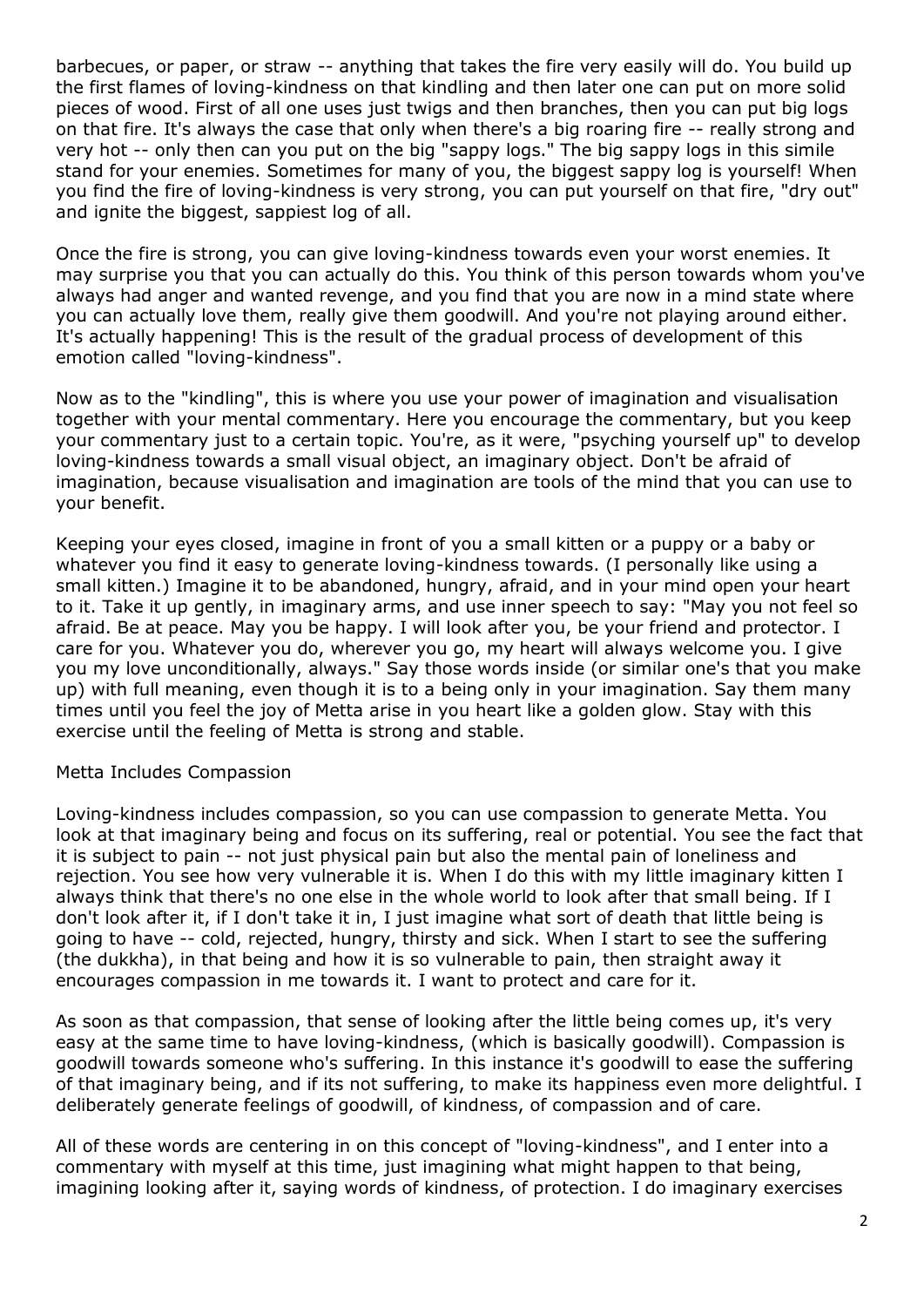like getting eye contact with that little being. When you can actually contact the imaginary being's eyes it becomes very emotional. Then I just keep on developing those images. I continue that commentary until such time that the loving-kindness towards that imaginary being is really, really strong.

You will find -- at least I find anyway -- that it's so much easier to light a fire of lovingkindness on such easy kindling. First of all, my imaginary kitten is a lovely furry animal. It's imaginary, so I can make it whatever I want. It's young. If it were actually real even little kittens can sometimes be pests. But if it's imaginary you've got full control over it to make it as furry, or as soft as you like. It purrs at the right time, and it doesn't poo on your lap. So you can do everything you want, just to make it a very nice little being. It's imaginary. You've got control over it.

Choose An Object You Can Relate To.

One person I know didn't have much empathy towards little animals, nor did she like children. What she did was very innovative. She'd just been planting some small flowers in some pots in her house; so she just imagined a small plant in the earth. Just like the little kitten or the puppy, the plant is also a being that needs care and protection. She put all her motherly instincts, which she didn't really have towards children, towards that little plant, nurturing it and just imagining it growing. When it was a young seedling, it was just so tender and so easily hurt and broken. It had a long way to go before it was a full fledged flower. She imagined herself nurturing it, protecting it, loving it, caring for it until such time that the little flower burst forth and repaid her kindness with this beautiful smile of a flower in bloom. She really "got off" on that. That was for her the first time that meditation actually seemed to work. It was the first time she wasn't waiting for me to ring the bell. So this is another way of developing loving-kindness, instead of towards an animal or a human being, towards even a plant. And you can do that.

The point is, as long as you are nurturing this emotion and making it grow, you're allowed to use your commentary, and it's good to use it at this point to keep the fire burning. When you put a match to a piece of paper, you've got to blow; you've got to fan. You've got to keep it going. Sometimes you need two or three matches to get it alight. You work until the fire is going, and once loving-kindness is going, always remember to experience the warmth from time to time. So you're working to get the fire going, but you're also pausing now and again, to experience the result of your work. And as you see the result of your work, it gives you encouragement.

So you're just using this imaginary "kindling" as a means to develop loving-kindness, to get it started. As you go along, quite naturally you'll be aware of the feel of loving-kindness. When the flame starts to take and there's a fire starting, you can feel its warmth. Loving-kindness when it gets started is a very pleasurable emotion. Once you start to feel its warmth, then you really get into it.

Now let go of the imaginary being, and imagine in its place a real person, someone very close to you emotionally, your best friend maybe. Choose someone to whom you also find it easy to generate and maintain loving-kindness towards. With inner speech say to them: "May you live in happiness. I sincerely wish you joy. I give you my love, without discrimination. You will always have a place in my heart. I truly care for you." -- or similar words of your own design. Use whatever arouses the warm glow of Metta in your heart. Stay with this person. Imagine they are right before you until the Metta glows bright and constant around them.

When the Metta glows bright and constant, let go of the image of that person. Substitute another close acquaintance, creating the feeling of Metta around them using your inner speech in the same way: "May you live in happiness…"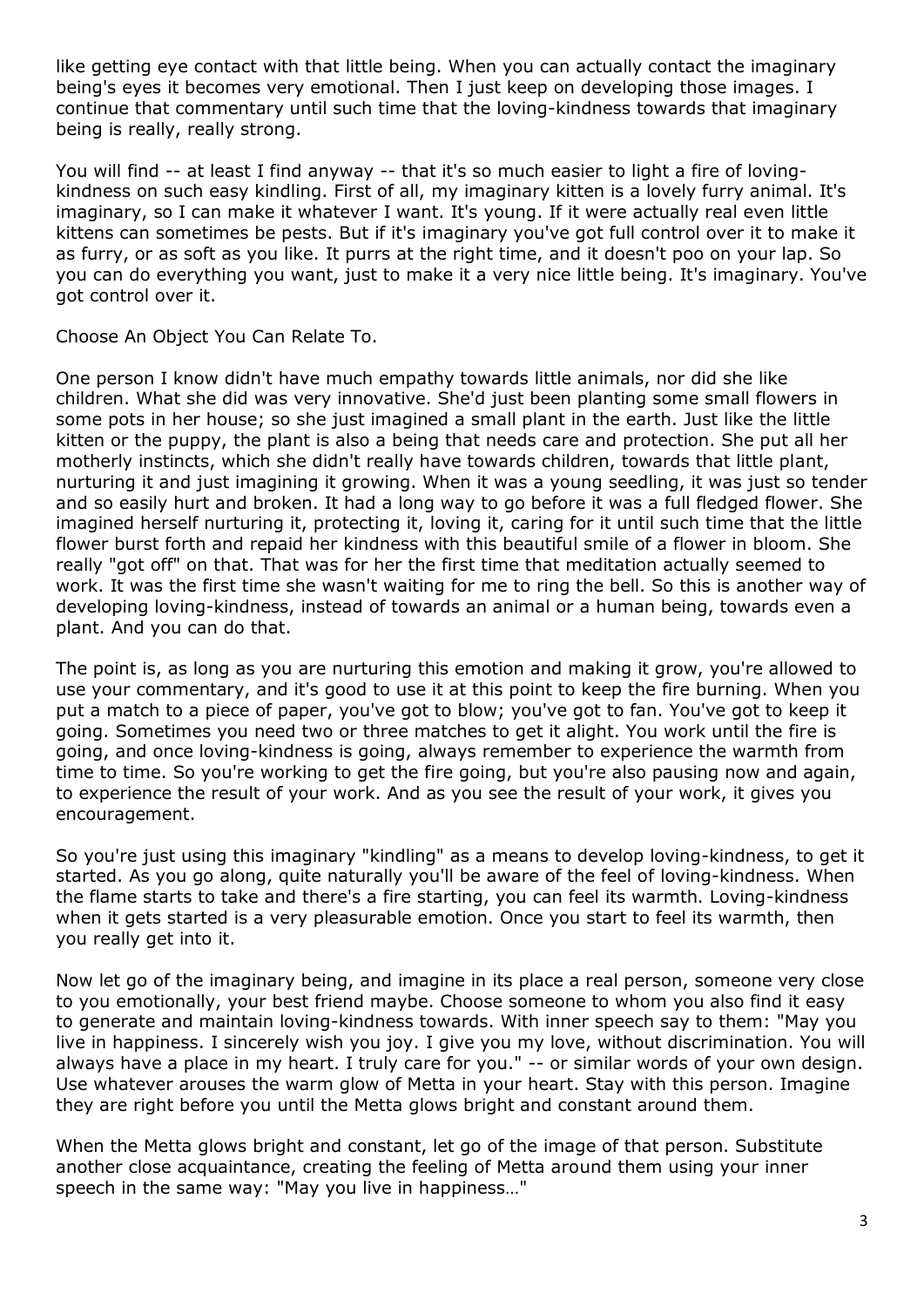Next substitute a whole group of people, perhaps all of the people who are in the house you are in. Develop the caring glow of Metta around them, all in the same way. "May you all be happy and well…"

See if you can imagine Metta to be a golden radiance coming from a beautiful white lotus flower in the middle of your heart. Allow that radiance of loving-kindness to expand in all directions, embracing more and more living beings, until it becomes boundless, filling up all that you can imagine. "May all living beings, near or far, great or small, be happy and at peace…" Bathe the whole universe in the warmth of the golden light of loving-kindness. Stay there for a while.

Now imagine yourself, as if looking in a mirror at yourself. Say with your inner speech, with full sincerity: "I wish me well. I now give myself the gift of happiness. Too long the door to my heart has been closed to me; now I open it. No matter what I have done, or will ever do, the door to my own love and respect is always open to me. I forgive myself unreservedly. Come home. I now give myself that love which does not judge. I care for this vulnerable being called 'me'. I embrace all of me with the loving-kindness of Metta…" Invent your own words here to let the warmth of loving-kindness sink deep inside you, to that part which is most frightened. Let it melt all resistance until you are one with Metta, non-limiting lovingkindness, like a mother to her child.

When you feel it is time to conclude, pause for a minute or two to reflect on how you feel inside. Notice the effect that this meditation has had on you. Metta meditation can produce heavenly bliss. Now imagine that golden glow of Metta one more time, originating from the beautiful white lotus in your heart. Gently draw that golden light back into the lotus, leaving the warmth outside. When the glow is a tiny ball of intense light in the centre of the lotus, gently close the petals of the lotus, guarding the seed of Metta within your heart, ready to be released again in your next Metta meditation. Open your eyes and get up slowly.

#### Recapitulation.

Now to recapitulate what we've covered so far: when you practice the above method of Metta meditation, it is helpful to use easy objects at the beginning. Again Metta meditation is like lighting a fire. You start by using some paper and kindling which easily takes the flame. Once that is alight, you put on some thicker sticks, and when these are burning well, you add some bigger pieces of wood. Eventually, once the fire is established, you can put on the big pieces of fuel. When the fire is roaring you can even put on a big, wet and sappy log, and there is enough heat for that to catch light and burn too. In this simile, the "big, wet and sappy log" stands for your "enemy," someone you find it especially hard to forgive and be kind to. This enemy is often yourself. Once Metta has been established on the easy objects, though, you will be surprised at how even the "enemy" can "take the flame" of Metta. You find, in this way, that you can actually love your enemy.

#### A Softening of the Mind

Something is happening. It's a softening of the mind. The mind is turning towards this emotion of love, goodwill and care. It's becoming selfless, not so concerned with its own needs. It's becoming more in tune with giving, with sharing with other beings in this universe. Emotion, when it begins to be generated like this, feels very beautiful, and as you develop it more and more, that happiness of the emotion of loving-kindness gets very strong. It gets to the point that it's self-sustaining, like a fire is self-sustaining. When it's got enough fuel, then that's when you don't need to keep on with the commentary of loving-kindness. You can actually just go to its warmth, just the feeling of loving-kindness.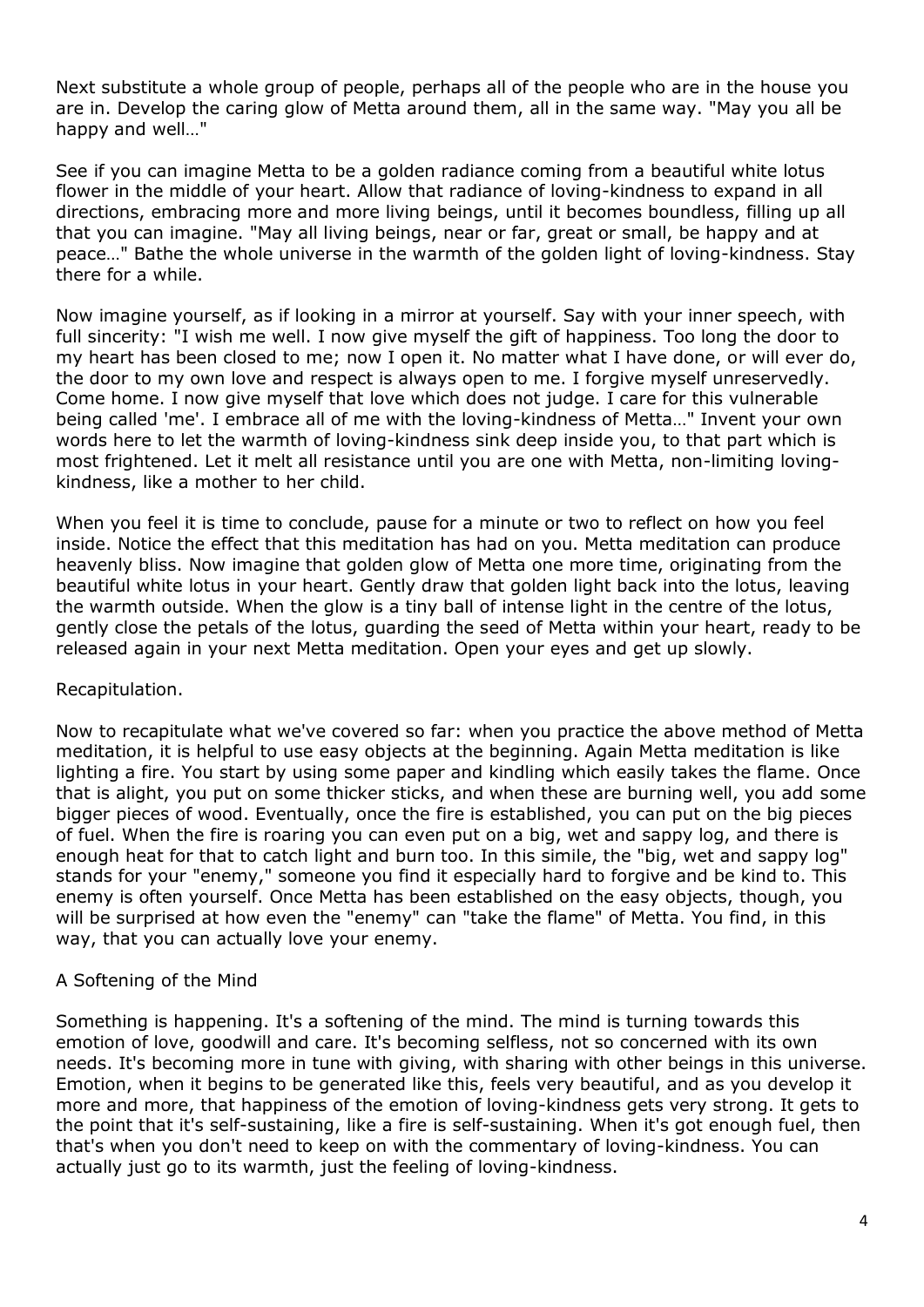The feeling is usually centered around your chest, around your heart region. At least with me it is. It's a very pleasant physical feeling, and it's a very pleasant mental feeling as well. It's very joyful to actually give unconditional love to another being (even one that's imaginary). It's an unlimited loving-kindness, without any conditions on that love. You're just going to love that being no matter what it does. That brings out the aspect of loving-kindness which is a complete embracing of that being, with full forgiveness, without any faultfinding. When there is full loving-kindness, the "faultfinding mind" is completely transcended and there's the "accepting mind".

Loving-kindness is a very useful emotion to develop in meditation. To repeat: if you can develop a little bit of loving-kindness meditation like this, then you're softening the mind. You're softening the heart and you find that there's not so much faultfinding. You find there's more embracing instead. Faultfinding is being critical, seeing part of the whole -- especially the part that is wrong. Whereas loving-kindness embraces the wholeness of something. By accepting even an imaginary being like the little kitten or little puppy exactly as it is, you embrace forgiveness. This is acceptance. When you can develop this acceptance toward a little puppy or a kitten or a flower, you find that when you do other meditations, even the meditation on the breath, you can be much more accepting and not so critical of the process. You won't be so faultfinding towards the moment. You'll find you have much more contentment. You'll be able to embrace the moment as it is rather than being aware of so much that is wrong in the moment. The whole attitude of mind is changing. "The world is the world." It's what we add to the world that creates the difficulties. We can add the faults to the world or we can add acceptance to the world. It's really up to us.

#### Looking at the World in a Different Way

Here we're training the mind to look at the world in a completely different way. We can develop loving-kindness meditation so that we can regard the world through the emotion of loving-kindness, embracing and forgiveness. Because we can do that, we can also transfer that loving-kindness onto something like the breath. When we are watching the breath, we can watch it with loving-kindness, with full embracing. We nurture it just like that little seedling. (I find that if I can generate loving-kindness with breath meditation, it becomes a very, very powerful combination.) Loving-kindness avoids the faultfinding mind and gives us the ability to embrace the breath as it is, and the breath meditation is what's going to take us into deep and peaceful states. The deep states of meditation, the Jhanas especially, are emotional states. They're not intellectual states. If we want to develop those states we have to be able to trust in the emotions.

Sometimes I say a bit facetiously that Jhanas are feely-feely states like loving-kindness - feely, feely, feely! You've got to feel your way into these states, rather than think your way in. This is why, when you do loving-kindness meditation with the breath, you're able to add that emotional sensitivity to breath meditation. You're able to trust in that part of the mind that can feel and can delight in just the simple breath. So this is one of the reasons why it's very handy to do Metta meditation, because it develops trust in your emotions.

Secondly of course, it gets rid of the faultfinding mind and especially the hindrance of ill will. As we discussed earlier in this section (as well as in detail in Chapter Four), ill will can be directed toward all sorts of people, but especially toward oneself. I have mentioned that it is one of the big hindrances to people attaining deep meditation. They simply don't allow themselves to do it; or they're too critical of themselves and therefore think they can't do it, and this is very close to ill will. They think, "I lack self esteem". Lack of self-confidence is right next door to ill will. So what loving-kindness does is to allow you to experience the very heights of meditation. It permits you to experience bliss, and it also gives you the confidence that you can achieve these things.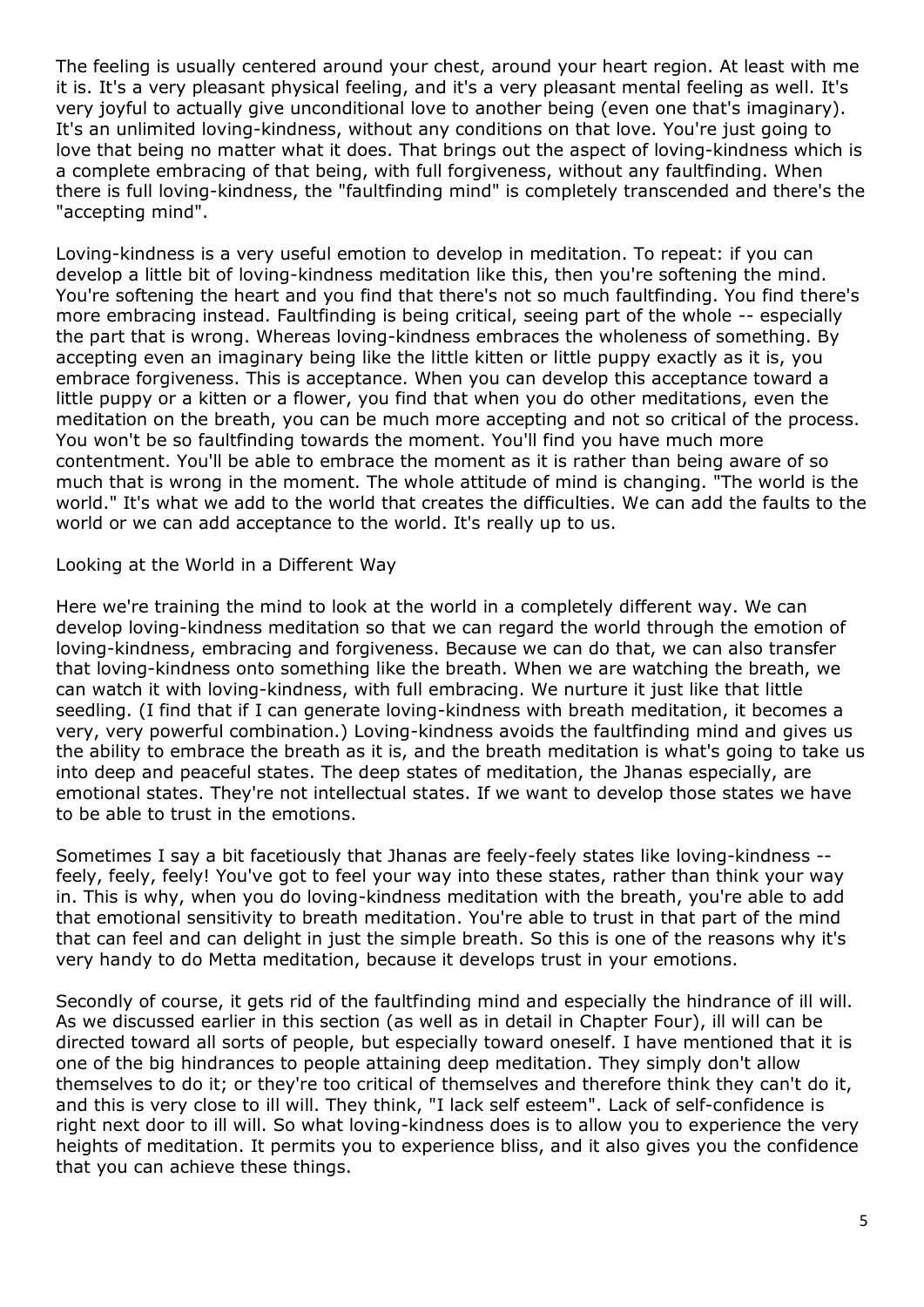So often it's the case that if a person thinks they can't achieve, they won't achieve. If a person even doubts whether they can achieve, they won't achieve. Someone -- you! -- is putting the obstacle in front of yourself needlessly. So loving-kindness is like a form of encouragement. It frees you to achieve anything that is there to achieve in the world.

Again: ill will towards oneself is because of a lack of forgiveness towards oneself. That's why near the end of a loving-kindness meditation, when the feeling is strong, you can "invite yourself into your heart", as it were, and give yourself complete forgiveness. As it says in the Metta Sutta (Sn, 149), "… just as a mother loves her child, her only child." This is what a mother does to her child. She loves the child, meaning she gives full forgiveness no matter what the child does in the world. She'll always be the mother, and she'll never abandon her child. Even animals can be like this. You know this when you've seen cats with kittens. The mother cat eats all of the kitten's faeces. It licks the kittens and cleans them. The mother eats up all their dirt. It's an amazing sort of sacrifice the mother makes for her children; that amount of forgiveness and tolerance. This is what we mean by loving-kindness -- being able to accept, embrace and forgive everything. That's the important part of Metta meditation.

We seek to develop that loving-kindness towards ourselves so completely that we reach the point where ill will is abandoned. Only then, when ill will is overcome can we give ourselves good will, can we wish ourselves well, can we allow happiness to come into us, and we can start to enjoy meditation. If there's ill will there, it's such a huge obstacle that it will come up at one stage or another of the meditation. It can sometimes come up towards the breath. It can sometimes come up towards the teacher. It can sometimes even come up towards your meditation cushion -- "stupid cushion!". All of that ill will is stopping you enjoying your meditation.

Loving-Kindness Is Very Beautiful

So loving-kindness meditation is very beautiful to develop, and you can develop it at any time. You don't have to be sitting meditation. You can do it while you're walking on the path. Develop loving-kindness in whichever way you can, but remember to try to develop it on simple objects first of all. Once more -- imaginary objects are usually the best. Build it up until it's really, really strong. When you have very, very strong loving-kindness, you can either turn to the breath if you wish (and you'll find the breath is just so easy to watch); or if you want to, you can carry on with loving-kindness and take that into a Jhana.

Taking Metta into a Jhana.

What you should do to access Jhana through Metta, is be able to see the fire of lovingkindness without any fuel. (The fuel is like the kitten, the puppy, the dear person, etc.) Just have love. Metta is perceived as a power, as a fire or as a light -- whatever way you wish to imagine it. However, now no person is giving out that Metta, and no being is receiving it. There is just disembodied loving-kindness, rather than it being aimed at anyone. If you start to focus on what loving-kindness actually is, rather than where it's coming from or where it's going to, then loving-kindness by itself, alone, becomes a very beautiful object of meditation. You become aware of just Metta because it's a very beautiful object indeed! It's inherently beautiful. Once it's generated, once the fire is there, it's not that difficult to sustain your attention on it, because it delights the mind.

However, one of the difficulties is that Metta without a sender or object is not that stable at first. But if you can stay with loving-kindness, it delights the mind. Try and calm the mind down and make it very peaceful and refined. Then that experience of loving-kindness itself will become your Nimitta. It will take you into a Jhana: a Metta Jhana. So developing lovingkindness is one of the ways into Jhanas. But as with all of these Jhanas, you have to simplify what you are aware of. It has to become a mental awareness, a mental object -- not a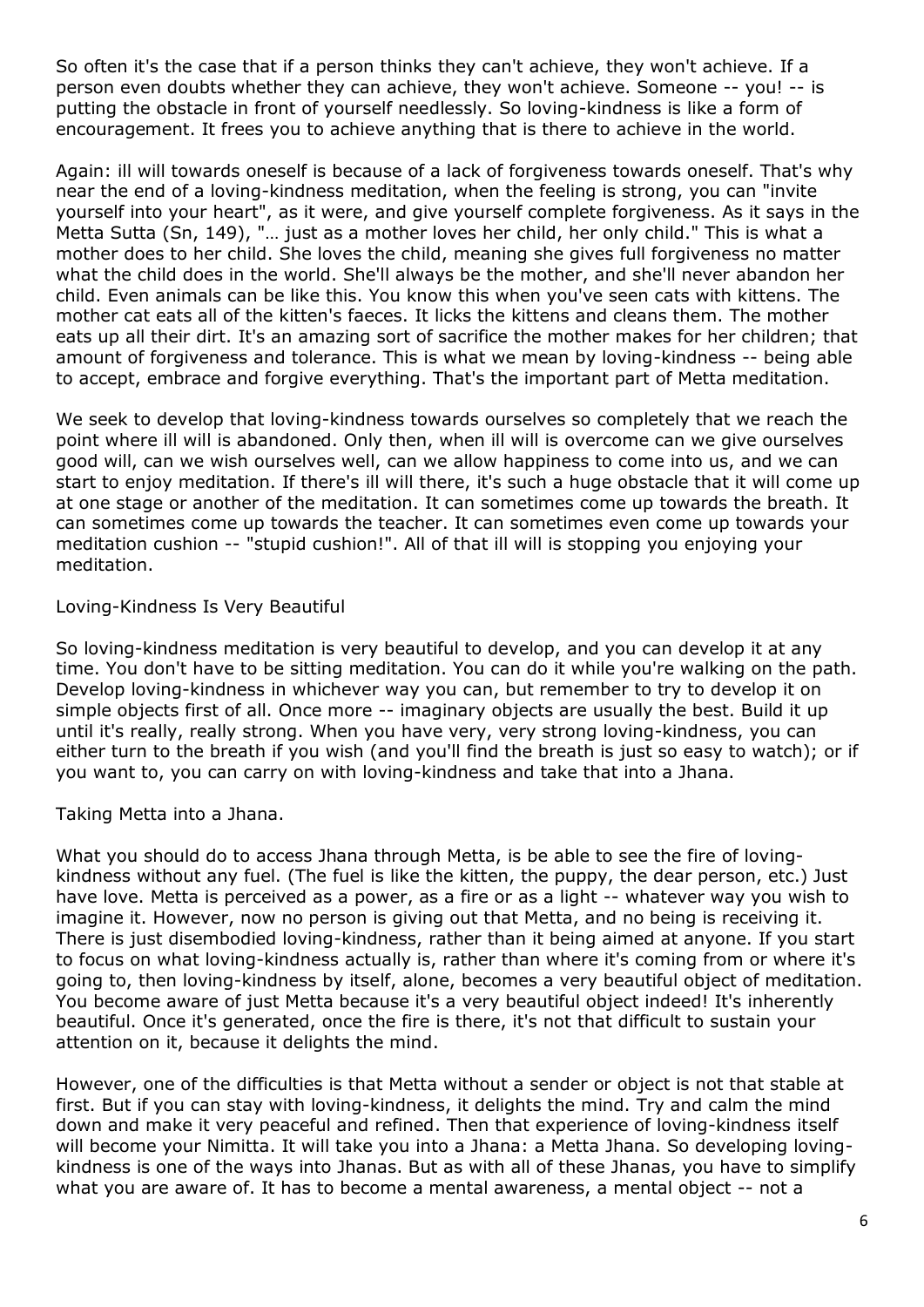physical awareness.

Another Approach, Doing Deep Samadhi First.

Another way of doing loving-kindness meditation applies if you've done a lot of breath meditation and got a deep Samadhi, not necessarily into Jhanas, but at least some degree of Samadhi. Then you can take up loving-kindness. When you've already developed a degree of deep meditation or Samadhi and you take up loving-kindness, it's so easy to do. If you've had a deep meditation and you start thinking about loving-kindness, you can spread it to the whole world so easily, because the mind is soft. You can work with the mind once it has done deep Samadhi. What Samadhi does to the mind is make it like a piece of clay. If clay is too dry, you can't make it into anything. If it's too wet and soggy, it just goes all over the place. But if there is just the right amount of water in that clay, you can turn it into all sorts of shapes. When there's just the right amount of softness in the mind (as there is after deep meditation), you can turn it into anything. You can do beautiful loving-kindness meditation.

We used to do this chant in our monastery some time ago. It was the Four Divine Abidings (Brahmaviharas). We chanted the spreading of loving-kindness, (Metta) and then compassion (Karuna) and then sympathetic joy (Mudita) and then equanimity (Upekkha). We did this all in about five minutes. After one very nice meditation when we started doing this chant, I just got stuck on the first part (Metta) and I couldn't go anywhere else. Just as soon as I started chanting, the mind was so workable, as it were, so easy to point towards whatever I wanted to, that as those words came up I was just immersed in loving-kindness. I couldn't do anything else! I got stuck in loving-kindness, a really powerful loving-kindness as well. I never got to the second part of the chant.

This example shows what you can do with a mind that is well trained. You can really do loving-kindness meditation. I discovered from that experience that a lot of the lovingkindness I had done before was just messing around, scratching at the surface. So when you develop a very deep mind state on the breath meditation, it's very good when you come out to do loving-kindness meditation and experience its power, experience its bliss. Direct it to all beings, and also include yourself. Because your mind has been empowered, loving-kindness is extremely strong, and it can really direct a lot of benefit towards yourself and towards other beings.

#### In Sum

So these are some of the ways of doing loving-kindness meditation, especially to: overcome the hindrance of ill will, be able to look at the breath kindly and to nurture the breath, give the mind something else to do so you're not always doing breath meditation, and to get these very beneficial attitudes of forgiveness towards oneself and all other beings. This way one isn't carrying around the faultfinding mind that sees all the mistakes in oneself, and in other beings, and in the world.

(To continue on with a "hands on" treatment of Metta, please turn to the Appendix. Enjoy!)

Letting Be, Letting Go Meditation

Another meditation object that I would like to discuss is the meditation on "letting be," or "letting go". This is one of the other meditations that I often practise. Sometimes instead of trying to watch the breath as my object, or taking loving-kindness as my object, I look at my mind and realise the best thing it needs at the moment is just to let things be. Basically, letting be meditation is just this second stage of breath meditation, just silent awareness of the present moment. It has to be silent, because to really let things go means you give no orders; you don't have any complaints. If you really let things be, you've got nothing to say,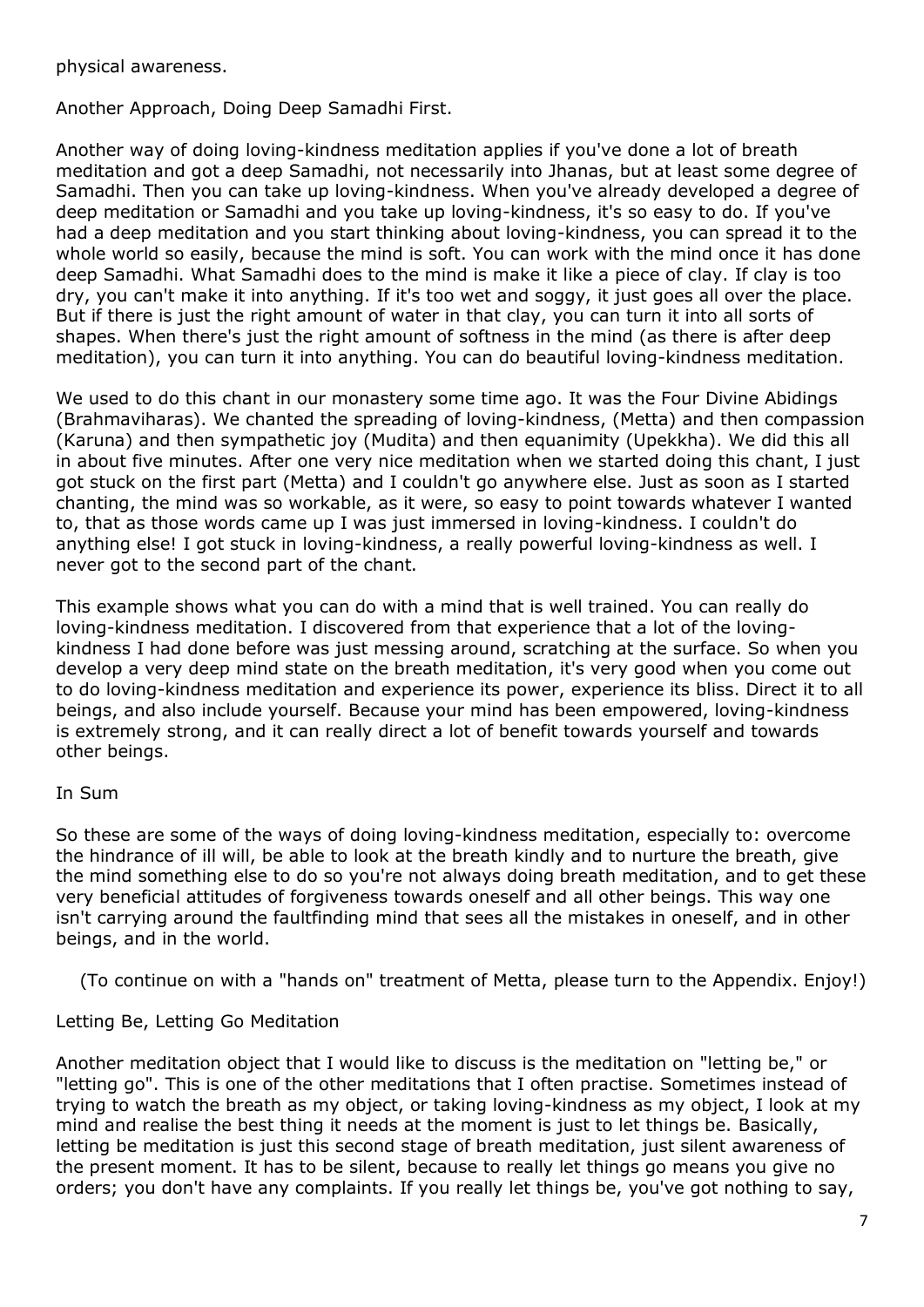nothing to talk about. "Letting be" happens in the present moment. You're just aware of things as they're appearing right now, and you allow them to come in. You allow them to stay. And you allow them to go whenever they want. Letting be meditation is like sitting here, and whoever comes in the door, you let them come in. They can stay as long as they like. If they are terrible demons, you allow them to come in and sit down. They can stay as long as they like, and you are not at all fazed. If the Buddha himself comes in all his glory, you just sit here, just the same, completely equanimous. "You can come in if you want." "You can go whenever you want." This is letting be meditation. Whatever comes into your mind, the beautiful or the gross, just stand back and let it be, with no reactions at all -- quietly observing, practising silent awareness in the present moment.

#### The Garden Simile

I will now introduce the simile of "Just sitting out in the garden" to explain the letting be meditation more fully.

Many here in Australia have a garden at the back of their house and they often spend many hours working in their garden making it look beautiful. But a garden is to be enjoyed, not just to be worked in. So I advise my students that they should frequently just go sit in their "garden" and enjoy its great beauty.

The most stupid of my students decide that they must mow the grass first, then prune the bushes, water the flower bed, rake the leaves…..getting the garden perfect before they can sit down to enjoy it. Of course, the garden never is perfect no matter how hard they work. So they never get to rest in peace, except when they're dead (R.I.P.)!

The second type of student also lacks wisdom. They decide not to do any work, but as soon as they sit out in their garden they begin to think. "The grass needs mowing and the bushes should be pruned. The flowers are looking dry and the leaves really need raking, and the nice native bush would look nice over there, and….." When they are thinking how they can make the garden perfect they are not simply enjoying it. They find no peace.

The third type of student is the wise meditator. They have done a lot of work in their garden, but now is their time for rest. They say: "Even though the lawn could be mown, even though the bushes could be pruned, even though the flowers could be watered and the leaves raked…..Not now! The garden is good enough, natural even". And they can rest a while, not feeling guilty in the midst of imperfection.

Letting be meditation is just the same. Don't try and make everything perfect, tying up all those loose ends, before you let things be. Life is never perfect and duties are never finished. Don't even think on how you can make this more perfect. Letting be is having the courage to sit quietly and rest the mind in the midst of imperfection, in spite of unfinished business. Let it be for now. The time for gardening work will come later.

#### Letting Be Can Become Quite Powerful

Letting be meditation can become quite powerful. If your breath meditation is not working, if Metta meditation doesn't work, or you try any other type of meditation and it's not working, very often it's because you haven't got the foundation correct. So just do the letting be meditation. You can just "sit out in the garden" and just let things be. Whatever is happening, that's O.K. Whatever I'm experiencing is fine -- no preference, no choice, no good, no bad, no argument and no commentary. "Just let things be." You can have a little bit of a commentary inside but just the commentary about "Let be", "Let things go". Just be with what is; i.e. just be with the commentary that is about the meditation subject, but not about anything else. That way the meditation becomes close to complete silent awareness of the present moment.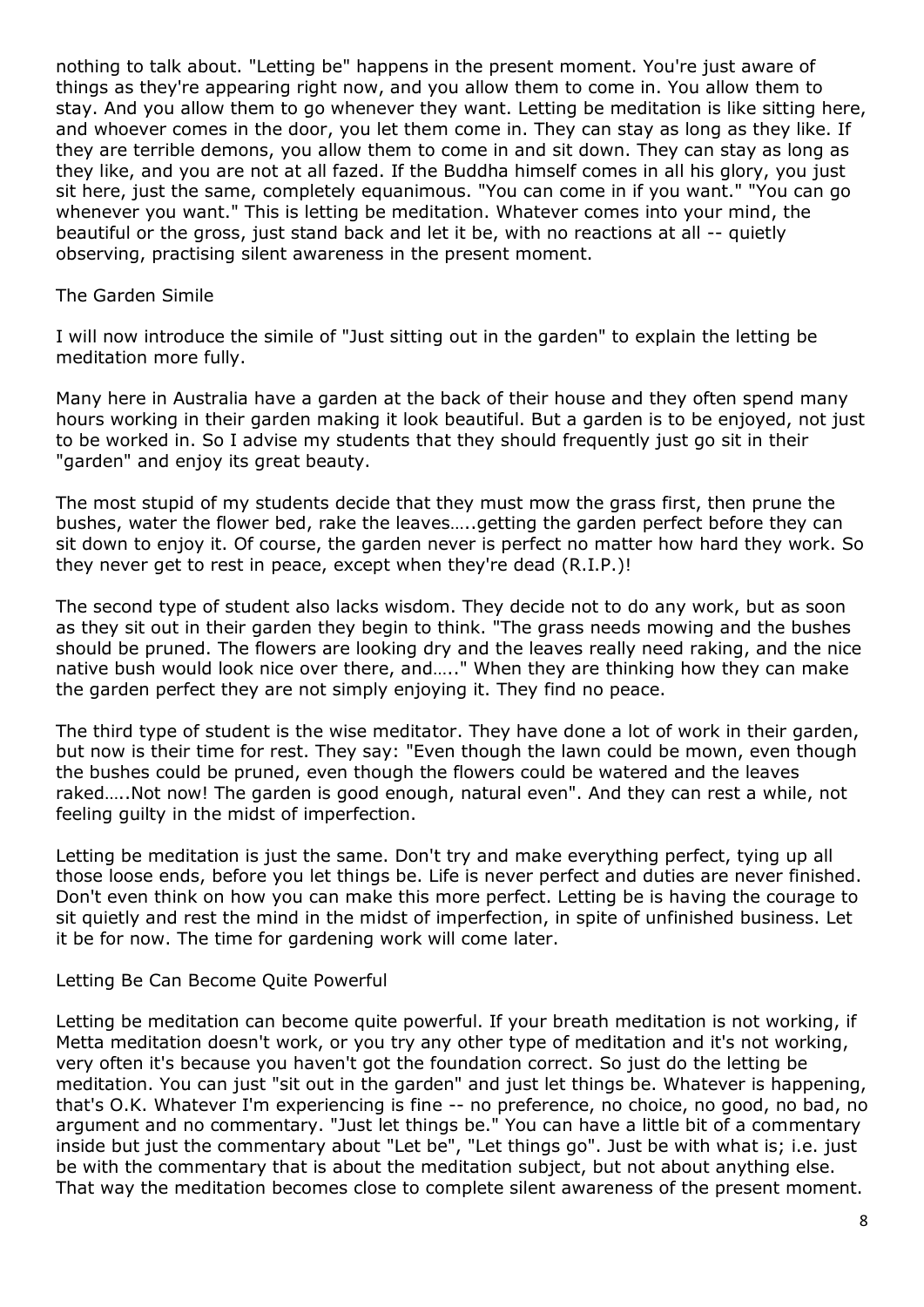You can use that meditation as I use it: if I'm in pain, got a headache or a stomachache or whatever other ache I have, or if the mosquitoes are biting. "Just let it be." Don't argue with it. Don't get upset about it. Just watch the feelings in the body as the mosquito pushes its nose into your flesh followed by the itch that comes. "Just let things be." Lying in bed at night and you can't go to sleep. "Let it be." Or there's a pain that won't go away. "Just let it be." Just be with it. "Just let it be." Don't try running away. It's like the demons have come into the room. You're not going to try and push them away. You're not going to invite them to stay either. You're just going to let them be.

This is equanimity; this is the practice of letting be. And it is one of the other meditations that I do from time to time. It can be a useful addition to your repertoire.

#### Walking Meditation

Walking meditation is beautiful, especially in the early morning. Often when one gets up early in the morning, in particular when you're not used to getting up early, you're quite tired and the mind isn't bright. One of the advantages of walking meditation is that you can't nod while you're walking. You don't snore either! You're awake because you have to be. So if you're tired, walking meditation is very good to do. It brings up some energy, and also you can get very peaceful.

Walking meditation was both praised and practised by the Buddha. If you read the Suttas, (the teachings in the Pali Canon), you find that the Buddha would usually walk meditation in the early morning. He wouldn't be sitting, he'd be walking.

Many monks and nuns became enlightened on the walking meditation path. It's a very effective way of developing both calm and insight (but not to the extent of Jhana). For some monks that I know in Thailand, their main practice is walking meditation. They do very little sitting. They do a lot of walking, and many get tremendously powerful insights while they're walking.

Another benefit of walking meditation is that it is especially suitable for those who have physical discomfort in sitting for long periods. If you find it difficult to sit meditation because of pains in the body, walking meditation can be very effective.

So please don't look at walking meditation as a "second class" meditation. If you want to spend most of your meditation time this way, please do so. But do it well, do it carefully. See if you can develop that happiness born of serenity as you're walking backwards and forwards.

#### Setting Up Walking Meditation

Choose a clear, straight path between twenty and thirty paces long. This can be a corridor in a house, a path in the garden or just a track on the grass. Use whatever is available, even if it's a bit less than twenty paces long. If it's comfortable to do so, walk without shoes, enjoying the contact of your bare feet on the ground.

Stand at one end of your path. Compose the mind. Relax the body and begin walking. Begin walking back and forth at a pace that seems natural to you. While you are walking, place your hands comfortably in front of you, and rest your gaze on the ground about two metres in front of you. Be careful not to look around. If you're doing walking meditation, it's a waste of time to look over here and look over there, because that would just distract the attention from the feet, where it should be.

The Stages of Meditation Apply Here Too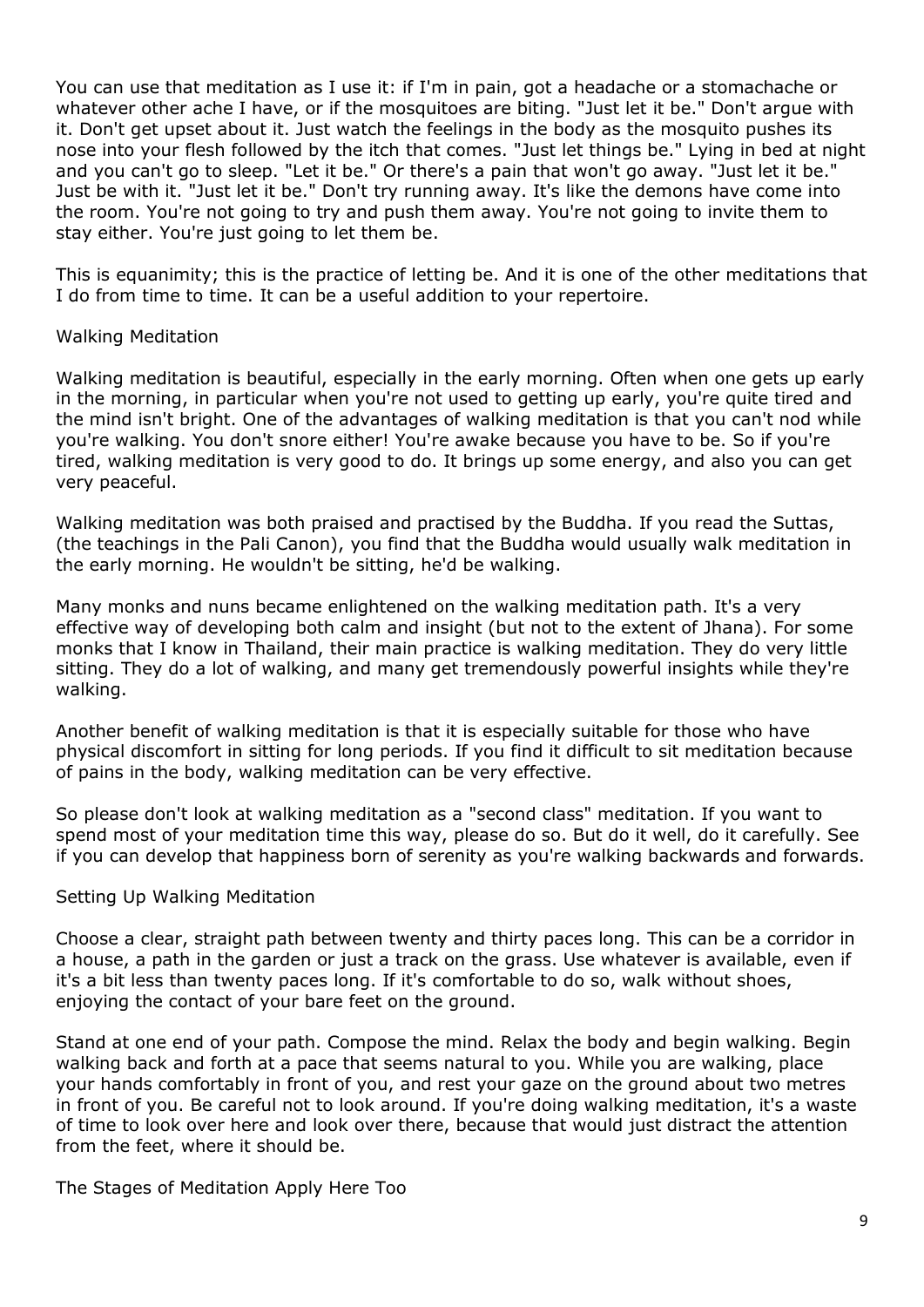Do you remember the stages of meditation covered so carefully in the chapters on the basic method (Chapters Two and Three)? Well, the first four stages apply here too. But here attention eventually comes to rest on the foot rather than the breath.

At first, aim to develop present moment awareness, as in Stage one, described in Chapter Two, "The Basic Meditation: Part One". Use the techniques described there to reach the state of just walking, easily, in the here-and-now. When you feel that you have settled into the present moment, where business to do with the past and future is absent from the mind, then aim to develop silent walking in the present moment. Just as in Stage Two as described in Chapter Two, gradually let go of all thinking. Walk without commentary. Make use of some of the techniques described in "The Basic Method" to reach this stage of silent walking. Thus you begin walking meditation by developing the same two initial stages as with sitting meditation.

Once the inner commentary has slowed to a bare trickle of inner speech, deliberately focus your attention on the feeling of movement in the feet and lower legs. Do so to the extent that you clearly notice every step on the path. Know every left step, know every right step – one after the other without missing one. Know every step as you turn around at the end of the path. The famous Chinese proverb of the "Journey of one thousand miles" is helpful here. Such a journey is in fact only one step long -- that step which you are walking now. So, just be silently aware of this "one step" and let everything else go. When you have completed ten return trips up and down the path without missing one left step and without missing one right step, then you have fulfilled Stage Three of the walking meditation and may proceed to the next stage.

As the attention increases you notice every feeling of movement in the left step, from the very beginning when the left foot starts to move and lift up from the ground. Notice as it goes up, forward, down and then rests on the ground again, taking the weight of the body. Develop this continuous awareness of the left step and then similar smooth, unbroken awareness of the right step. Do this throughout every step to the end of the path. Then as you turn around notice every feeling in the turning-around movement, not missing a moment.

When you can walk for fifteen minutes or more comfortably sustaining the attention on every moment of walking, without a single break, then you have reached the Fourth Stage of walking meditation, full awareness of walking. At this point the process of walking so fully occupies the attention that the mind cannot be distracted. You know when this happens because the mind goes into a state of Samadhi (Sustained Attention) and becomes very peaceful.

#### Samadhi on the Walking Path

Even the sound of the birds disappears as your attention is fully taken up with the experience of walking. Your attention is easily concentrated on one thing, sustained on one thing, settled on one thing. You will find this a very pleasant experience indeed.

As your mindfulness increases, you get to know more and more of the sensations of walking. Then you find that walking does have this sense of beauty and peace to it. It becomes a "beautiful step". And it can very easily absorb all your attention because you become fascinated and peaceful, just putting all your attention on walking. You can get a great deal of Samadhi through walking meditation in this way. That Samadhi is a sense of peacefulness, a sense of stillness, a sense of the mind just being very comfortable and very peaceful in it's corner of the world.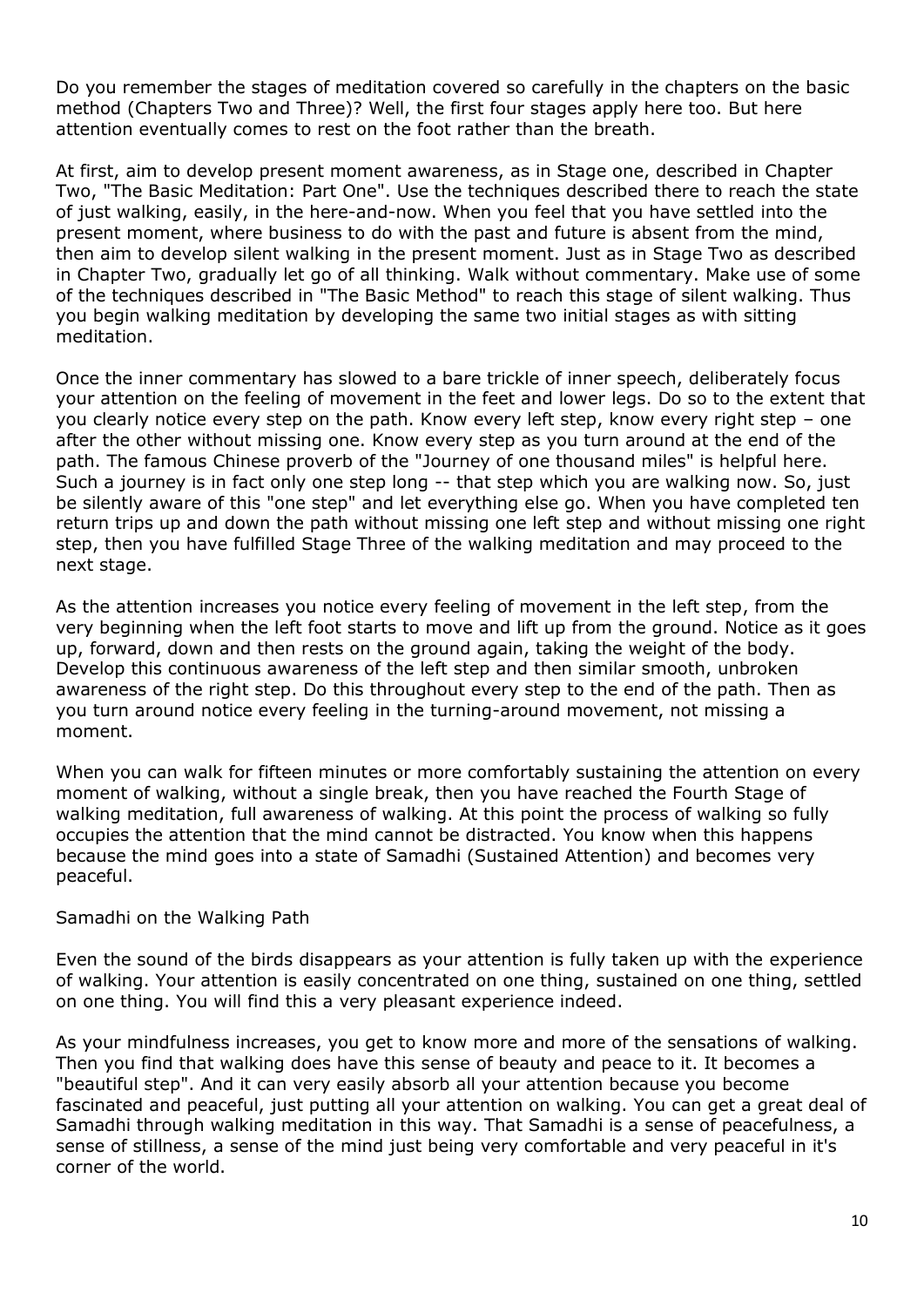I started my walking meditation when I first ordained as a monk in a temple in Thailand. I would choose a path, and quite naturally, without forcing it, I'd walk very slowly. (You don't need to walk fast; you don't need to walk slow; just do what feels comfortable). I used to get into beautiful Samadhi states during walking meditation. I recall once being disturbed because I'd been walking too long. I hadn't noticed the time pass, and I was needed to go to a ceremony in this temple in Bangkok. One of the monks had been sent to go and get me. And I recall this monk came up to me and said, "Brahmavamso, you've got to come to a Dana". I was looking at a space about two meters in front. My arms were in front of me, and my hands folded. When I heard that, it was as if hearing it from a thousand miles away, because I was so absorbed into what I was doing. He repeated, "Brahmavamso, you have to come now". It took me about one minute to actually lift my head from the ground and to turn it around to the side where this senior monk was trying to get my attention. And as I met his eyes, all I could say was "Pardon?" It took such a long time to get out of that Samadhi and actually do anything quickly. The mind was so cool and so peaceful and so still.

I hope you experience this peacefulness for yourselves when you try walking meditation. Many people I've taught walking meditation to for the first time have said: "Wow! This is amazing. This is beautiful". Just slowing down, you get into peace. You're getting into calm by just watching the sensations as you walk. So this is one other type of meditation that I am suggesting to you, giving to you to experiment with.

#### Choosing the Right Meditation for the Right Time

Sometimes people ask when one should do which meditation. How do you choose what to do? A first, you should experiment with doing different meditations at different times. Eventually you'll develop the wisdom which knows what your mind is like and what your mind needs. Observing is the way to find out what type of meditation to do.

Sometimes your practice is like working with a piece of wood from the wood yard. You want to make some furniture, say a meditation stool. The first thing you do is to look at the piece of wood. Usually, it needs to be planed down initially, and then you apply the roughest grade of sandpaper, then a medium grade, then a fine grade of sandpaper. After that you get out a polishing cloth with some wax or some oil; or if you want to, you coat it with varnish instead. But if you use a cloth, you use it only at the end, after you've used the finest sandpaper and the wood is really smooth. Only then do you get the cloth out and polish it up. This way it ends up as this beautiful, shiny, smooth piece of furniture. But you have to examine the piece of wood first of all. If you get a piece of wood from the wood yard just freshly sawn with all of the burrs on it and you get the polishing cloth out straight away, you're going to ruin a lot of polishing cloths. And you're not going to make that wood smooth at all. In meditation this is like trying to go too deep too fast.

If you look at your mind and it's really rough and coarse and you want to go straight onto the Samadhi Nimitta, then you're wasting your time. You've got to get the "plane" and the "sandpaper" out first of all. Sometimes it is the case that you get a piece of wood from the shop that is just so smooth already, that all you need to do is to use the polishing cloth. Sometimes you may sit down on that cushion and the mind is already so peaceful that you don't need to go through all the preliminaries. You just go straight onto the breath, straight onto the beautiful breath, sometimes even straight onto the Samadhi Nimitta! So you look at your "piece of wood" -- your mind. The skillful meditator in you knows what it needs. If it needs loving-kindness, O.K., spend a few minutes doing loving-kindness meditation. If it needs some "letting be" meditation because it's quite coarse, just "take it out to the garden" and let it be. You know what it needs by looking at your mind and by recognising the state of the mind. This is similar to the insight practice of meditation that I'll say more about in the next chapter. You recognise the problems, and you know the solutions.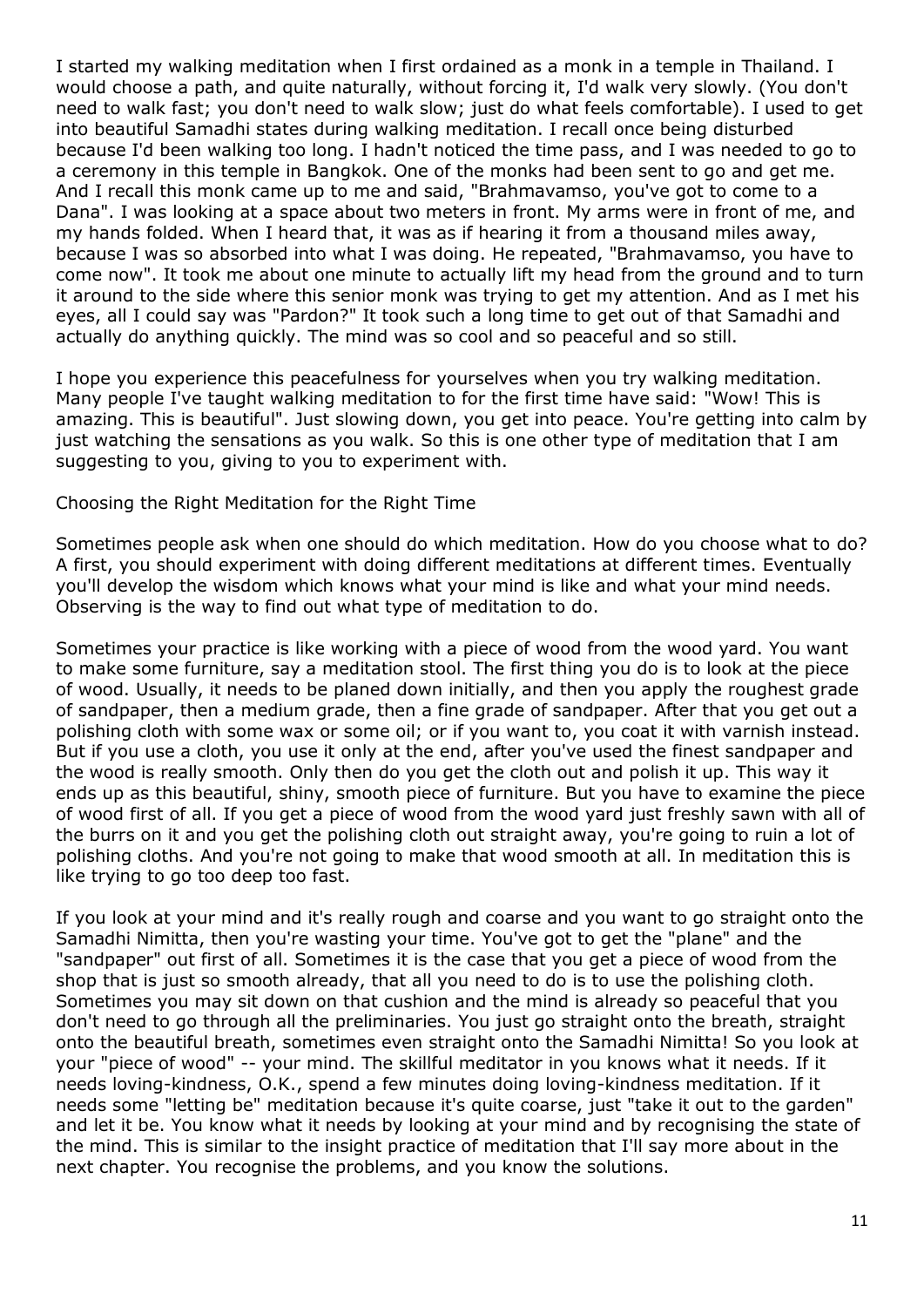#### Conclusion

So these are just some types of meditation. There's a whole range of other types of meditation that I could discuss, but this is enough to practise for now. Just to sum up: I talked about Metta meditation. (Please do some, it is very important and you'll find it'll help the other meditations that you do.) I've discussed "letting be" meditation. And I've discussed walking meditation. Hopefully these ways of practice will help you, as well as sitting meditation. Try them out; see how they go. Also see if they don't spill over into your daily life with wonderful effects.

Whatever You Are Doing, Do It With Everything You've Got

I'll finish this chapter with one last story. I was with a teacher in Thailand for over nine years, quite a famous teacher in the world of Buddhism. An Australian man told one of his teachings to me many years after the teacher, Ajahn Chah, had stopped teaching. I never heard these instructions myself.

The man had gone to visit Ajahn Chah in the north east of Thailand, which was a difficult place to get to. He made a special journey, and when he got to this place -- some seven hundred kilometres from Bangkok -- he found that Ajahn Chah was surrounded with people. The man was on the outskirts of these people trying to ask the questions which he wanted to ask of this wise old monk, but he found that there was no way he was going to be able to catch his attention. There were just too many people.

The man had arranged for a taxi to come back and pick him up later to take him to the station to get the train back to Bangkok -- an all night journey. The taxi wasn't going to come back for another hour. He knew he wasn't going to see the teacher and ask his profound questions. He saw some monks sweeping the paths in the monastery and he thought, "Well I've come all this way, I might as well do something useful". He picked up a broom and started to sweep. He was sweeping the leaves from the path when he felt a hand on his shoulder. He turned around, and to his surprise and delight it was the teacher, Ajahn Chah. Ajahn Chah had seen this westerner coming and not having a chance to ask any questions, but unfortunately Ajahn Chah had only left the big group around him because he had another appointment himself. A car was waiting for him. So he just gave this young Australian man a very simple teaching. He told him, "If you are going to sweep, sweep with one hundred percent of what you've got". Then he went away.

This man remembered this teaching that if you're going to sweep, sweep with everything you've got. And he realised this was more than a teaching on how to keep the monastery clean. It was a teaching on how to live life. If you're going to meditate, meditate with everything you've got; if you're going to write a letter, write with everything you've got. If you're going to brush your teeth, wash your car, take an exam, make that telephone call, speak with a person near you, give them everything you've got.

This is the way of Buddhist meditation. It's not that hard! Try walking meditation; you'll find it's easy. Learn meditation on the breath, and you'll find that easy too. Whatever you do in life: instead of doing it half-heartedly, quarter-heartedly or one-eighth-heartedly, give it everything you've got, and you will find that life will start to come together./.

#### Ajahn Brahmavamso

("Dhamma Journal", Buddhist Society of Western Australia, July 2001)

Appendix

Guided Loving-Kindness (Metta) Meditation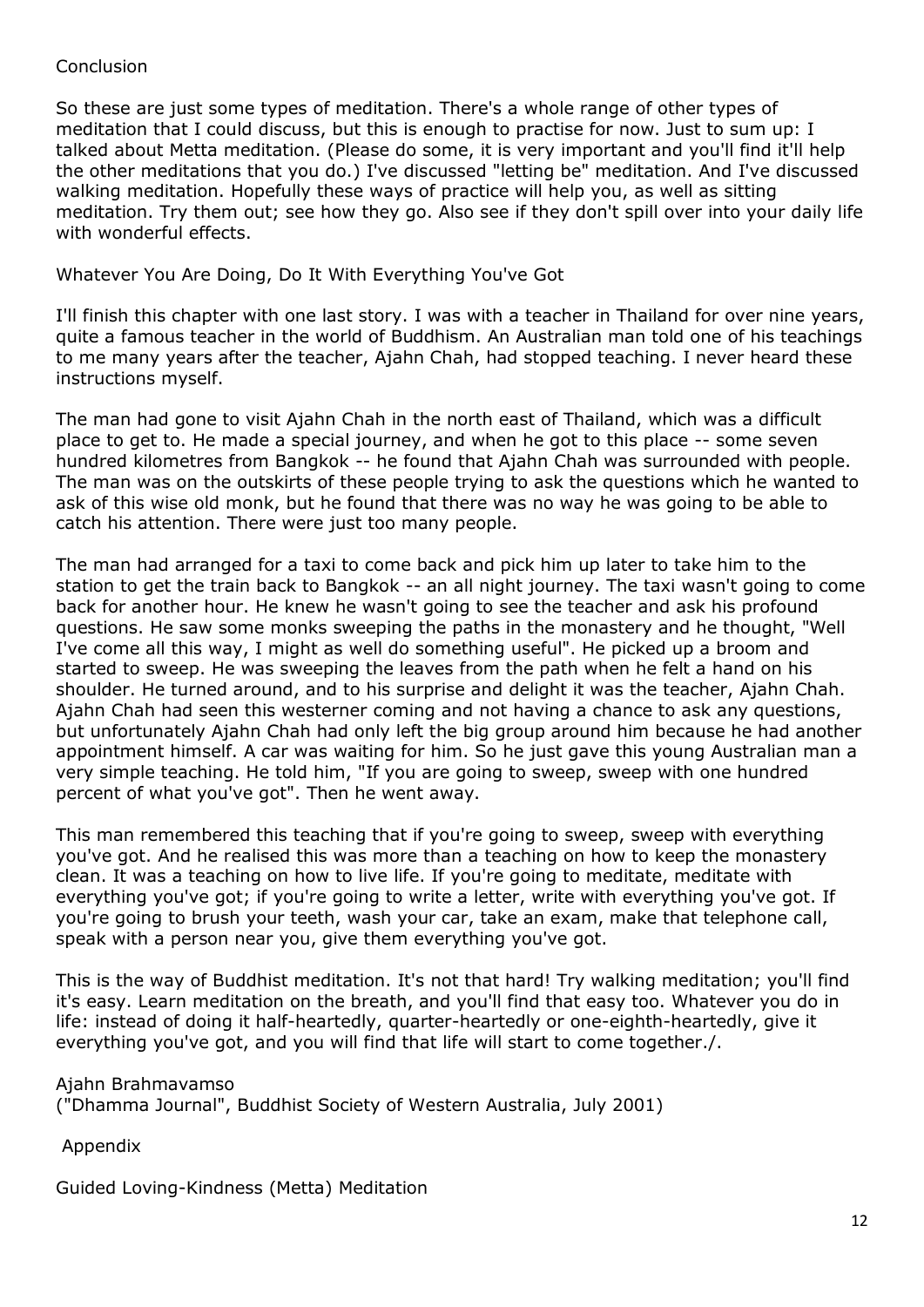-ooOoo-

When we practise meditation it benefits not only ourselves, it brings happiness to many others as well. The calmer and more peaceful we become, the more we can give to others. If there's no peace in our hearts, how can we give peace to anyone else? So when it comes to practising compassion, meditation is one of the kindest things that we can do for others. If we've built up some beautiful energy through meditation, then it is time to share that energy with other beings, recognizing that there is a connection between us all. What we do in our own meditation and practise does have a profound effect on all other beings throughout the universe. So this is why I will now describe a guided loving-kindness meditation.

Because this is a guided meditation, it might be better to experience it as the spoken word rather than the written word. Therefore you may want someone to read the instructions to you or perhaps better yet to actually tape record your own guided meditation. When guiding, it's important to pause from time to time, and good places to do this are indicated in square brackets throughout the text.

First of all, sit down comfortably in a quiet place, close your eyes and give permission to your mind to let go of all burdens. Allow your mind to let go of all past and future, remembering that you deserve some peace. Be kind enough to grant yourself the gift that is the present. Be now, be gently. Now be kind to your body making sure it's comfortable. Being so careful, because that is what careful means, "full of care." See to it that even little things like your toes are all cared for to make sure they are comfortable. Go through each part of the body, relaxing the body and offering it some gratitude, some thanks, for allowing you to sit meditation. Sometimes you may have been quite hard on your body, but now thank it for giving you the opportunity to be at peace. Let's care for this body, show it respect. Relax the body into a soft state of ease so it becomes a fine vehicle for loving kindness meditation.

Take a few minutes just to experience the body and bring it to ease.

#### [Pause]

Now let's do a little bit of breath meditation. Begin with this breath which is feeding you the oxygen which brings all this good energy into the body. Show gratitude for this breath as it brings all this energy in, giving light, giving warmth, and giving that energy to each part of your body. Imagine the breath coming in and bringing golden light to every part of your body and then taking out all the used gases. Giving out into the world, as someone said, as a gift for the flowers and the trees that take the carbon dioxide as food. Breathing in with gratitude, with care, and breathing out as a gift to nature. Breathing in and out naturally with a sense of kindness and warmth towards this breath, giving a sense of kindness and warmth and gratitude towards this present moment. This present moment is giving you so much happiness and wisdom. Say thank you, to "now".

# [Pause]

Give gratitude to silence, the place where peace resides, the place where that bliss of freedom bubbles up like a spring from the ground. Give gratitude to the cool, clear, refreshing water of stillness. Breathe in so gently, so warmly. Look upon your breath in that silence as if it were a child born of your own body, a part of you, something which you caress with your mindfulness, with softness, with warmth, with care. Trust in that loving attention of mindfulness as you once trusted as a young child in the arms of your mother. Be unworried, unconcerned for the future, just as if you were a baby in the arms of your mother -- being walked backwards and forwards with the breath, backwards and forwards as the breath goes in and the breath goes out.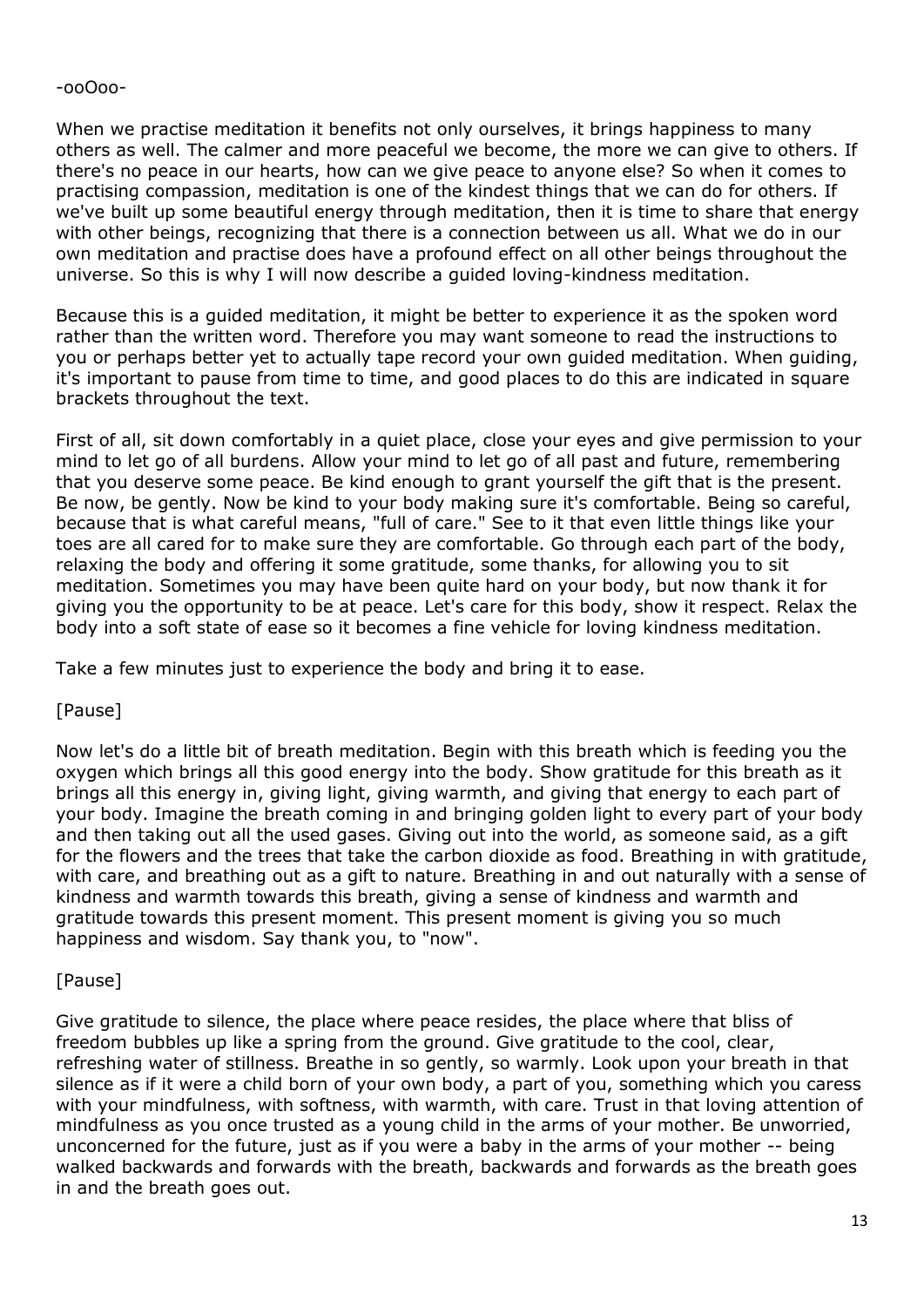## Pause for a while. Enjoy the breath.

# [Pause]

Now we will begin the loving kindness meditation. Choose an object in the mind's eye - imagining a baby, a small kitten, a puppy or whatever object you can bring up into your mind through imagination. Choose an object towards which you find it easy to generate feelings of warmth, of love, of care. As you visualise that being in front of you, imagine it has only one person in this world to look after it and to care for it -- you. If it were not for you, that small baby, kitten or puppy would surely die - would die of hunger and cold, or a lack of love.

See if you can look that being in the eye, and give it trust, give it kindness, give it care. Say to that imaginary being, "I have kindness and love towards you. I will look after you, feed you, protect you and love you no matter what happens. I will always be there for you". As you bring that small kitten, puppy or baby into your arms close to your chest, still keeping that eye contact, feel the small being giving you back love, trust, kindness. Using whatever words, ideas, commentary which you can bring up, generate more kindness and care, more love towards that small being, such as saying to that imaginary being: "The door of my heart is always open to you. No matter what you ever do I will never take away my love, my care. My Metta is unconditional, unbounded with no limitations".

## [Pause]

You should now make that small being your very, very close friend. As you give that warmth, that Metta, that loving kindness -- unbounded and unconditioned -- to that small imaginary being, notice how it feels inside your own heart. When you give that love it creates this beautiful warmth, this golden light of loving-kindness. Just dwell on that imaginary being until that warmth and that flow of loving-kindness towards that kitten, puppy or baby is just so strong, as if that being is not imaginary at all but is real. Give it your wholehearted love, care and protection. "May you be happy and well forever. I truly care. Whatever you do, wherever you go, I will always give you my love."

How does that golden glow of loving kindness towards another being feel inside? Pause for a while. Enjoy the feeling.

#### [Pause]

Now it's as if that image of a kitten, puppy or a baby disappears and in it's place is the image of somebody who is very close to you in life -- it might be a husband or wife, a child, a parent or a close friend. Bring them up in front of you, imagining them in your mind's eye, knowing that they too are fragile. Without your love and your care, they too will hurt, they too will suffer. So give the same warmth, kindness and unconditional love to this person whose life is very close to you. Say to them, "I care about you; I give you my loving kindness unconditionally. The door of my heart will always be open for you. No matter what you do I will never take away my loving kindness. I wish for your well-being and happiness. Your happiness is my concern, my life-long concern". Give them that beautiful warm love. "May you really be happy; may you reach peace, reach Nibbana. May you be free from all suffering. If there is anything I can do to be of help in that quest, it is my privilege, my joy to help."

As you give resolutions of loving kindness towards that person who is important in your life, who you are imagining in front of you, feel that golden glow in your heart. Feel the warmth of loving kindness. It's as if you allow that golden glow to grow, to reach that person so close to you, to go all around them like a halo. Let the golden glow bathe them and give them energy,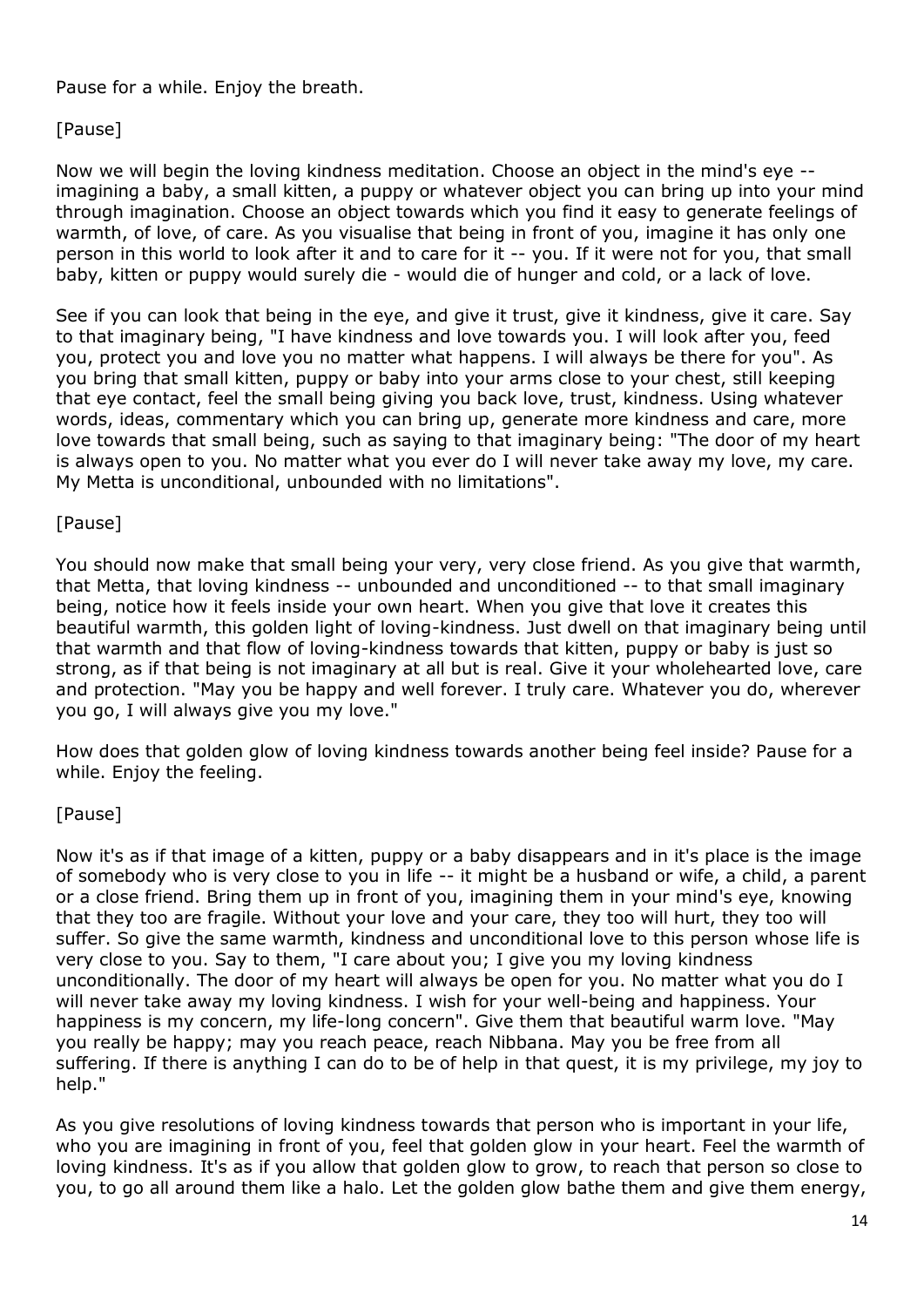happiness and health. Stay with that glow. Say in your mind, "I wish you happiness and wellbeing; may you be at peace; may all suffering end for you."

# [Pause]

Now as you give that unconditional loving kindness towards your chosen person, allow that feeling of unconditional loving kindness to grow brighter and even more beautiful. Pause for a while. Just enjoy the feeling.

# [Pause]

When you are ready, let go of the image of that person. Substitute another person you are close to. Repeat the process creating the feeling of Metta in the same way. Take as much time as you wish.

# [Pause]

Now it's as if that second close person has disappeared too. Without opening your eyes imagine a whole group of people, perhaps all the people in the house you are in. Develop the caring glow of Metta around them all. "May you all be happy and well…" See if you can imagine Metta to be a golden radiance coming from a beautiful white lotus flower in the middle of your heart. Give loving kindness to all the beings in your home (or other group), all the visible and the invisible beings. Give your loving kindness to all these fellow beings. Say to yourself: "I truly wish you all happiness and peace. The door of my heart in this moment and forever is always open to you; no matter what you ever do, you will always be my friends. I give my care to you, all my love, and my kindness. If there is anything I can do to ease your pain, it is my privilege to do so". Bathe all the beings in your group in this increasingly splendid golden glow of loving kindness, "seeing" a halo around each person joining into a beautiful golden fire of care and goodwill and gratitude to all of them. As this golden glow of loving-kindness grows even greater, pause every now and again to feel what it's like inside you.

# [Pause]

As you give selfless love towards others, you find there is a beautiful warm peace inside your own heart, a silence, an energy.

Give that golden glow your attention once more and spread it out beyond the group you have chosen, to all the people in the city or town where you live. To all the people in your city or town today who are suffering, who know no peace, who are having arguments at home, who are lost and alone, never really appreciating or knowing love. Know their emptiness; fill it with your own love. Give that golden glow indiscriminately around the whole of the city or town. "May all these beings be happy and well. May they feel the same peace that I'm feeling now, and may they feel the same acceptance and security that I am feeling now. I give this golden light of love as a gift, to all beings in this city or town. May you all be happy and well. May you all be at peace. May you all have health and joy in your hearts."

Pause again and enjoy the feeling. Savour it.

# [Pause]

When you are ready, spread that golden glow wider and wider. Spread it to all the people in your home country. As it gets wider and wider, as it goes over the whole of this planet, it gets more beautiful. Say to yourself: "May all beings -- human, animal and invisible -- may all beings be happy. We are all friends in Samsara, in perpetual wandering from lifetime-to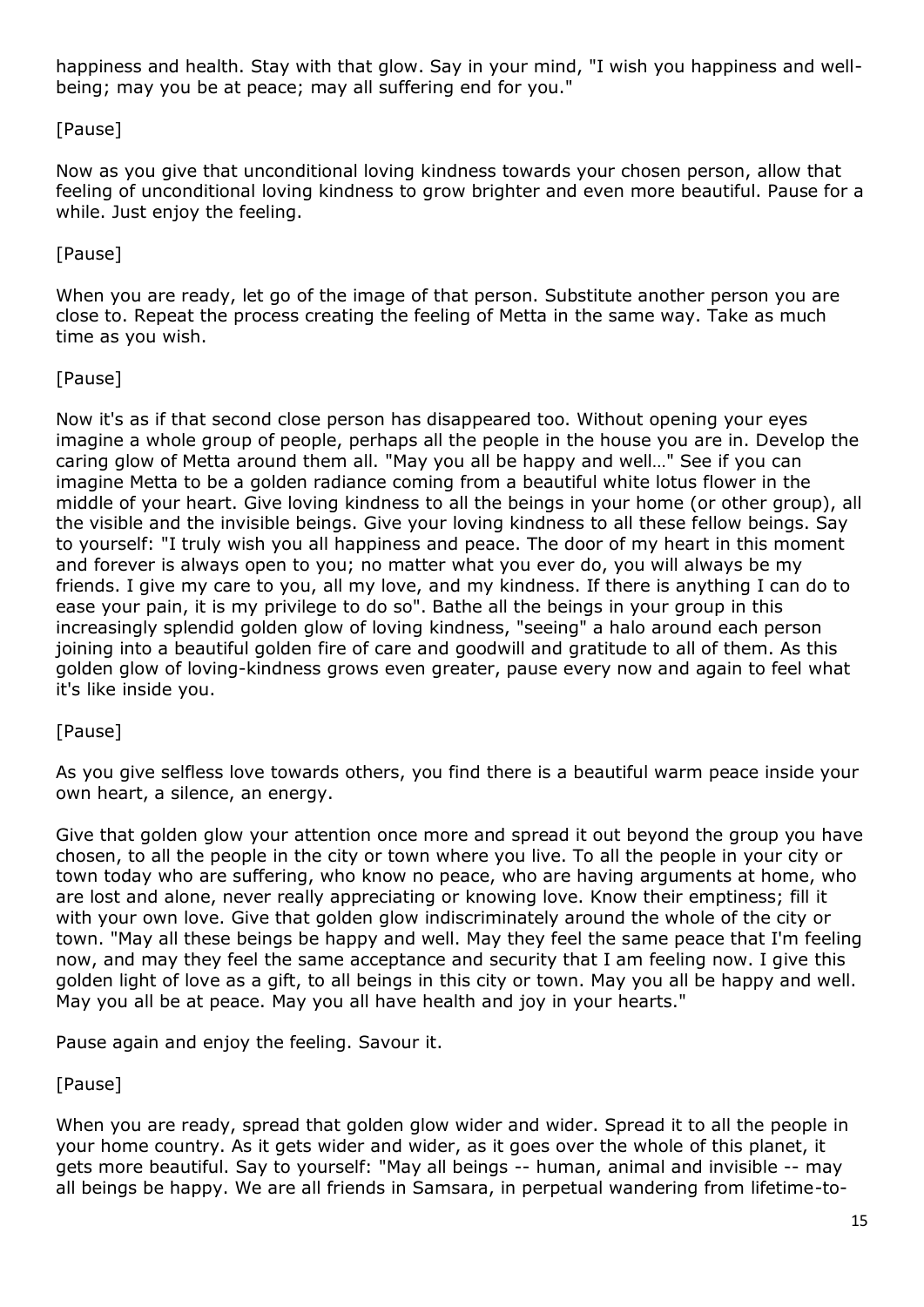lifetime; all beings are subject to old age, sickness and death just like me. I give you my happiness as a gift. I give you my love; the door of my heart will always be open to all beings. I wish you well. I wish you peace, sincerely, with all my heart. This moment is for you."

Pause yet again.

[Pause]

Now direct your loving kindness towards the whole universe, telling yourself: "May all beings -- great or small, invisible or visible -- may all beings be free from suffering. May all beings realise the bliss of Enlightenment. May all beings know that ultimate happiness, selflessness, love, freedom and peace. This I give as a gift to all beings."

## [Pause]

As this beautiful golden glow spreads, notice how it feels inside -- this unbounded, unconditional loving-kindness spreading over the whole universe. How does it feel inside you? How does it feel knowing that you are giving the whole universe that wonderful golden glow of love as you did to the images of people in your home, your best friend, a little kitten or puppy or baby?

Pause again.

## [Pause]

When you are ready, put an image of yourself in front of you. Without opening your eyes, imagine you are watching in a mirror this person you have lived with since you were born, the one closest to you. Give yourself that golden glow. Say to yourself: "The door to my heart is open to me. I give myself my love, come inside." Then say this to your own image, "I wish you all happiness and well-being; whatever faults you have I forgive. The door of my heart is open to me no matter what I have ever done." Give unconditional love to this being inside, who we call "me." Say to yourself: "I allow myself to be happy. I give myself permission to be free. May I be Enlightened. May I be at peace, free from all suffering." Give yourself that beautiful warmth of love and kindness, indiscriminate, unconditional. Bathe yourself with the golden glow of Metta. Keep with that feeling of loving-kindness as long as you like. Enjoy it. Abide in it.

# [Pause]

When you feel it is time to conclude, pause for another minute or two to reflect how you feel inside. Notice the effect that this meditation has had on you. Metta meditation can produce heavenly bliss.

#### [Pause]

Now imagine the golden glow of Metta one more time, arising from the beautiful white lotus in your heart. Gently draw that golden light back into the lotus, leaving the warmth outside. When the glow is a tiny ball of intense light in the middle of the lotus, gently close the petals, guarding the seed of Metta within your heart, ready to be released in your next Metta meditation. Now, when you are ready, open your eyes and get up slowly.

MAY ALL BEINGS BE HAPPY